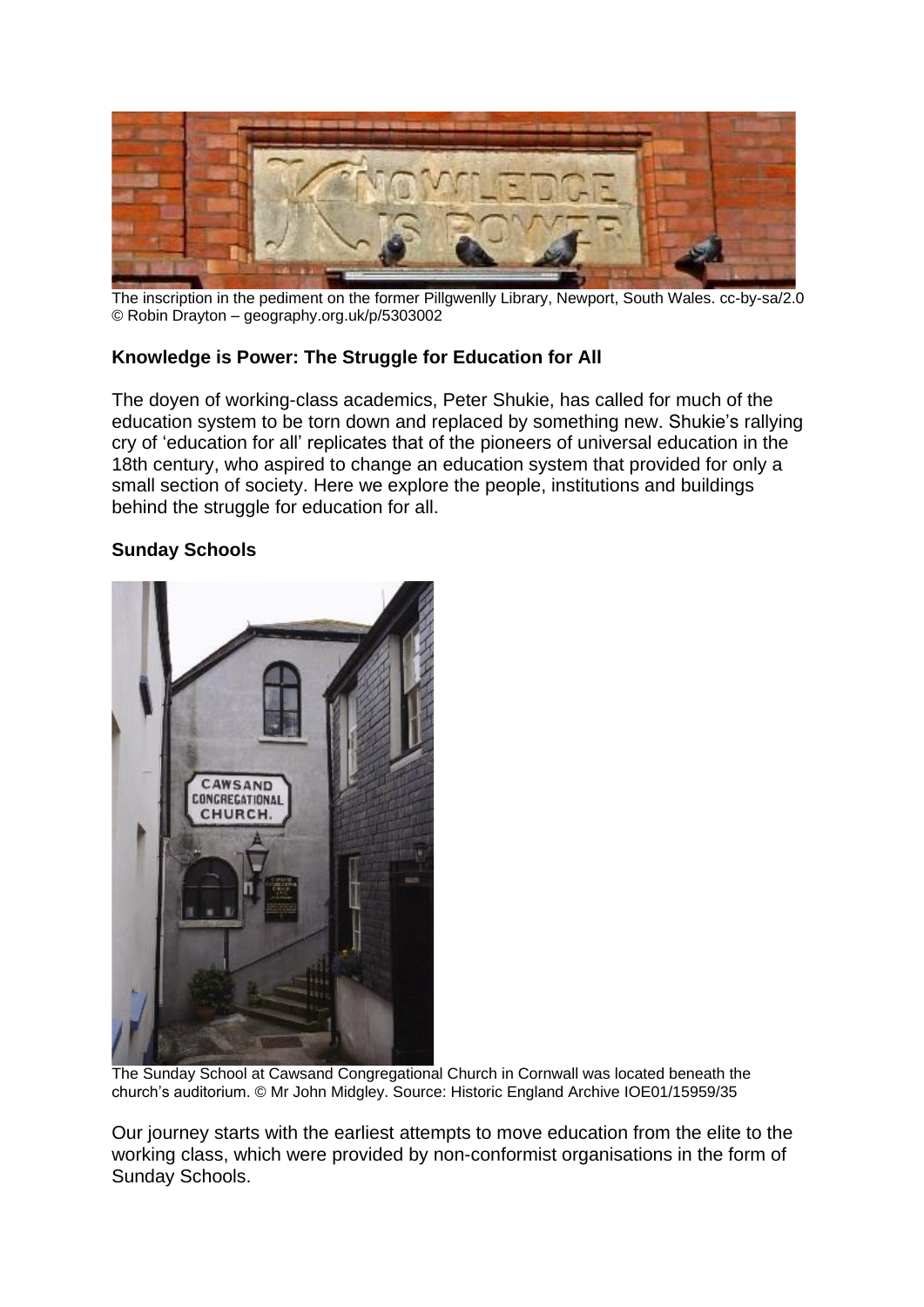The most famous one, Robert Raikes' school for chimney sweeps, was established in 1780. Based in the appropriately named Sooty Alley, it was typical of the time. Set in a modest building near Gloucester prison, it did not advertise its presence. As with the Cawsand Sunday School, it hid its intentions due to widespread hostility amongst conformist churches and the ruling class.

The hostility experienced by many of the pioneers was neatly expressed by Jacob More, a noted headmaster in Bristol, whose concerns were that 'too much learning rots female brains'. His attitude suggests that he would not have approved of his daughter, Hannah, who was the founder of many Sunday Schools in the area and an enthusiastic supporter of education for all.

Thanks to the work of Raikes, More and others, Sunday Schools became an established feature of towns and villages throughout the country.



This particularly vernacular example of a Sunday School building at Instow combines a first-floor school room with storage and stables below. Behind is the Parish Church of St John the Baptist. © Dr Ann Allen. Source: Historic England Archive IOE01/11046/16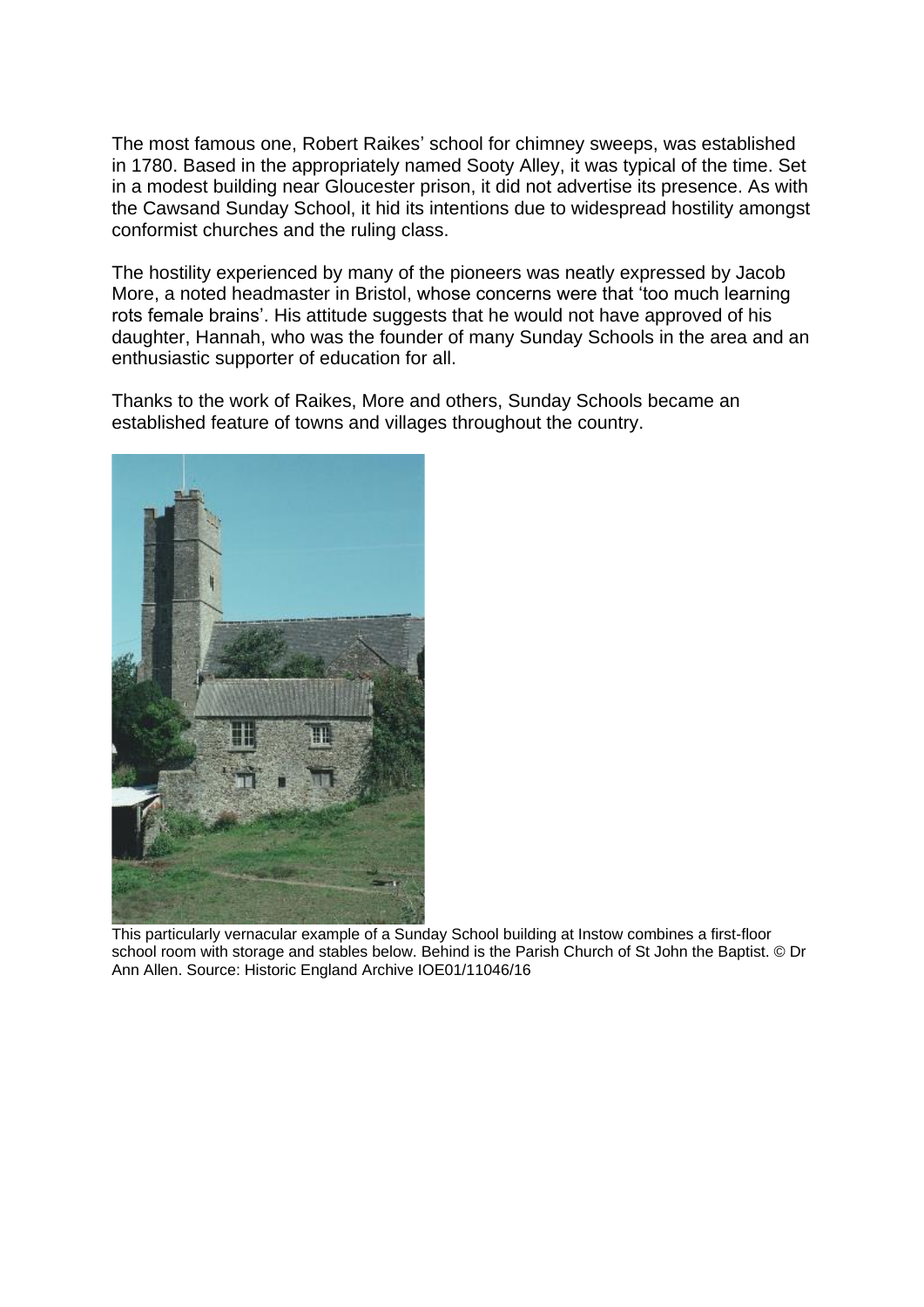## **Mechanics' Institutes**



The Mechanics' Institute in Burnley, Lancashire, was built in 1854-5. It's palazzo-style design echoes the palaces built by wealthy families in 15th-century Italy. © Crown copyright. Historic England Archive BB81/05989

Whilst Sunday Schools focused primarily on educating the young, the foundation of Mechanics' Institutes during the industrial revolution moved education for all to adults, and specifically working-class adults.

The Quaker doctor and educator George Birkbeck's first attempt at teaching adults about the machines they were working with proved wildly popular. Soon Mechanics' Institutes sprouted up throughout the country, often housed in ostentatious buildings such as the Mechanics' Institute in the heart of the mill town of [Burnley.](https://historicengland.org.uk/images-books/photos/item/BB81/05989)

The impressive nature of the buildings could be viewed as an attempt at gaining respectability. Despite this, there was still great unease that education might give people ideas 'above their station'; something not dampened by the expansion of the curriculum to embrace general education rather than just industrial training.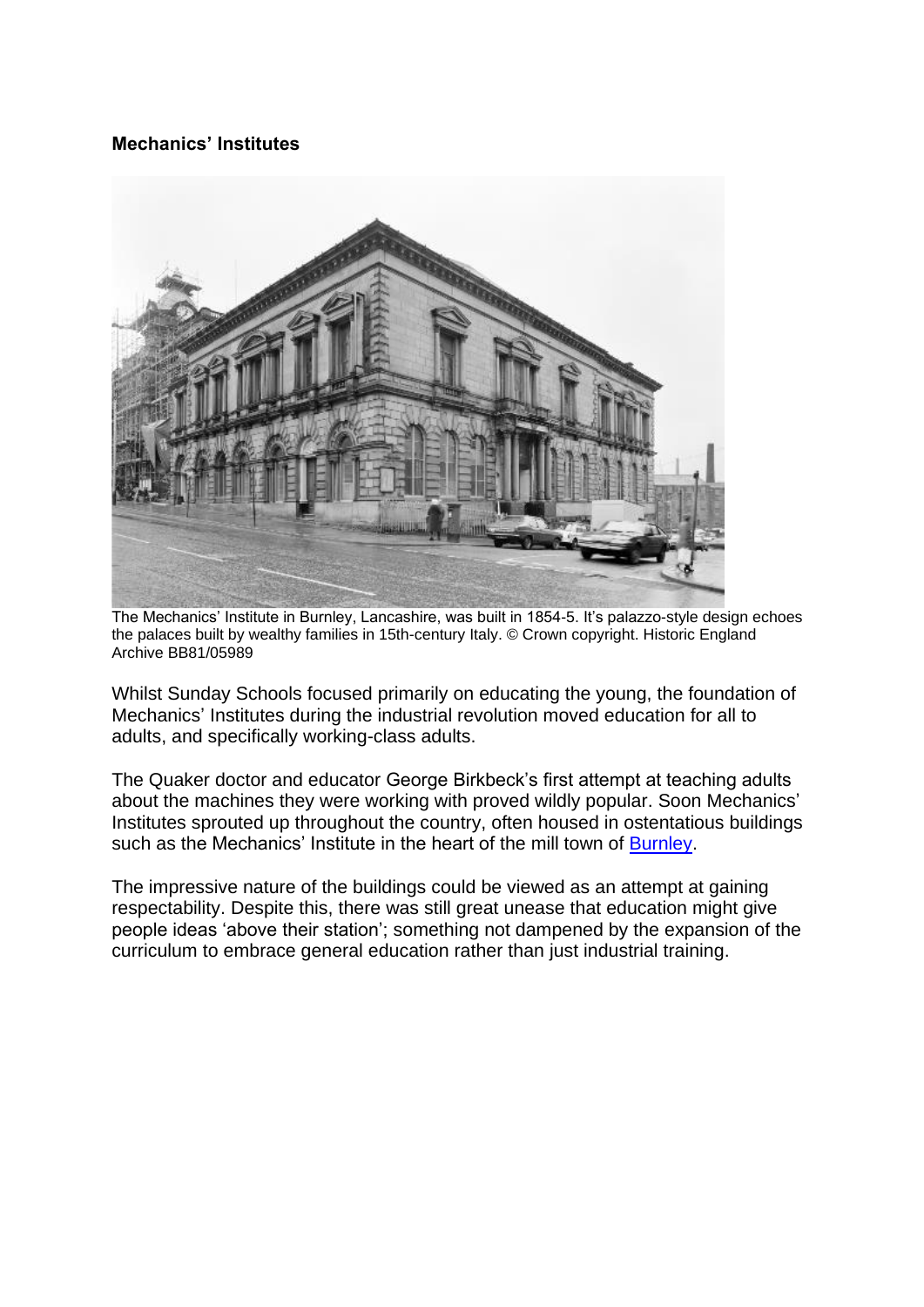

The well-lit Reading Room in the Mechanics' Institute in the centre of Swindon's Railway Village. Built in 1853-5, it was funded by the town's Great Western Railway workers. Source: Historic England Archive BB94/04776

## **Education for Women**



Bedford College was founded in 1849 to provide higher education for women. It moved to these new premises in Regent's Park, London, in 1913. Source: Historic England Archive BL22200

Although promoted as a way of providing education for all, Mechanics' Institutes focused primarily on educating men and deep into the late 19th century, the education of women was still rare. With full emancipation of women not achieved until 1928, it was left to organisations such as Bedford College and Somerville College to promote women's education.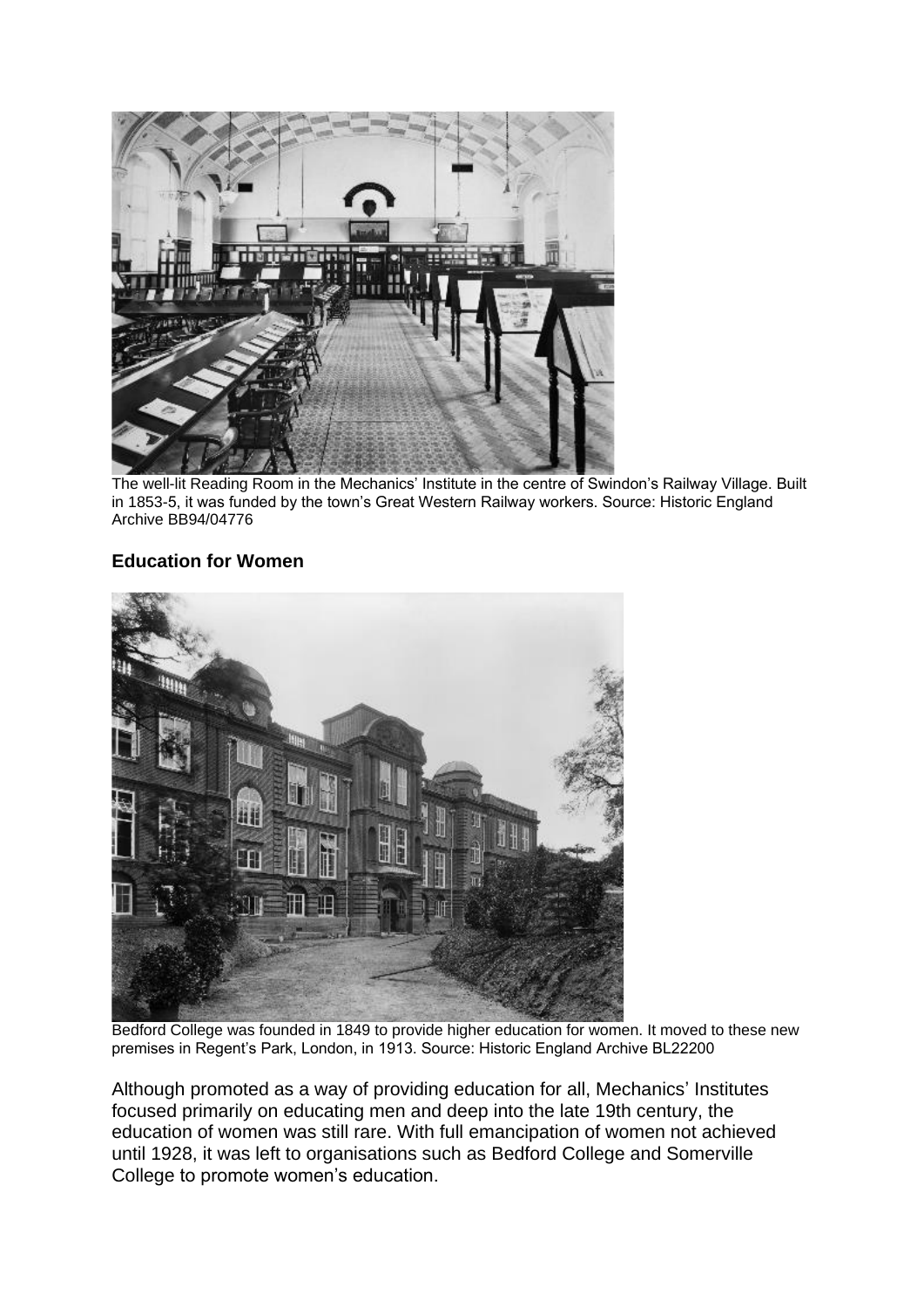

Founded in 1879, Somerville College was one of two colleges established at Oxford following the formation of the Association for the Higher Education of Women. The tea party was an important part of college social life. Source: Historic England Archive CC50/00694

Their limited success is illustrated by the fact that it took until the turn of the 20th century for degrees to be awarded to women passing university courses. Prior to this, they were only allowed to be awarded a Certificate of Proficiency.

#### **Libraries**



The Reading Room and Reference Library at the Central Lending Library, Birmingham. This grand building was demolished in 1974 to make way for the city's next generation of library, which was itself replaced in 2013. Source: Historic England Archive OP04600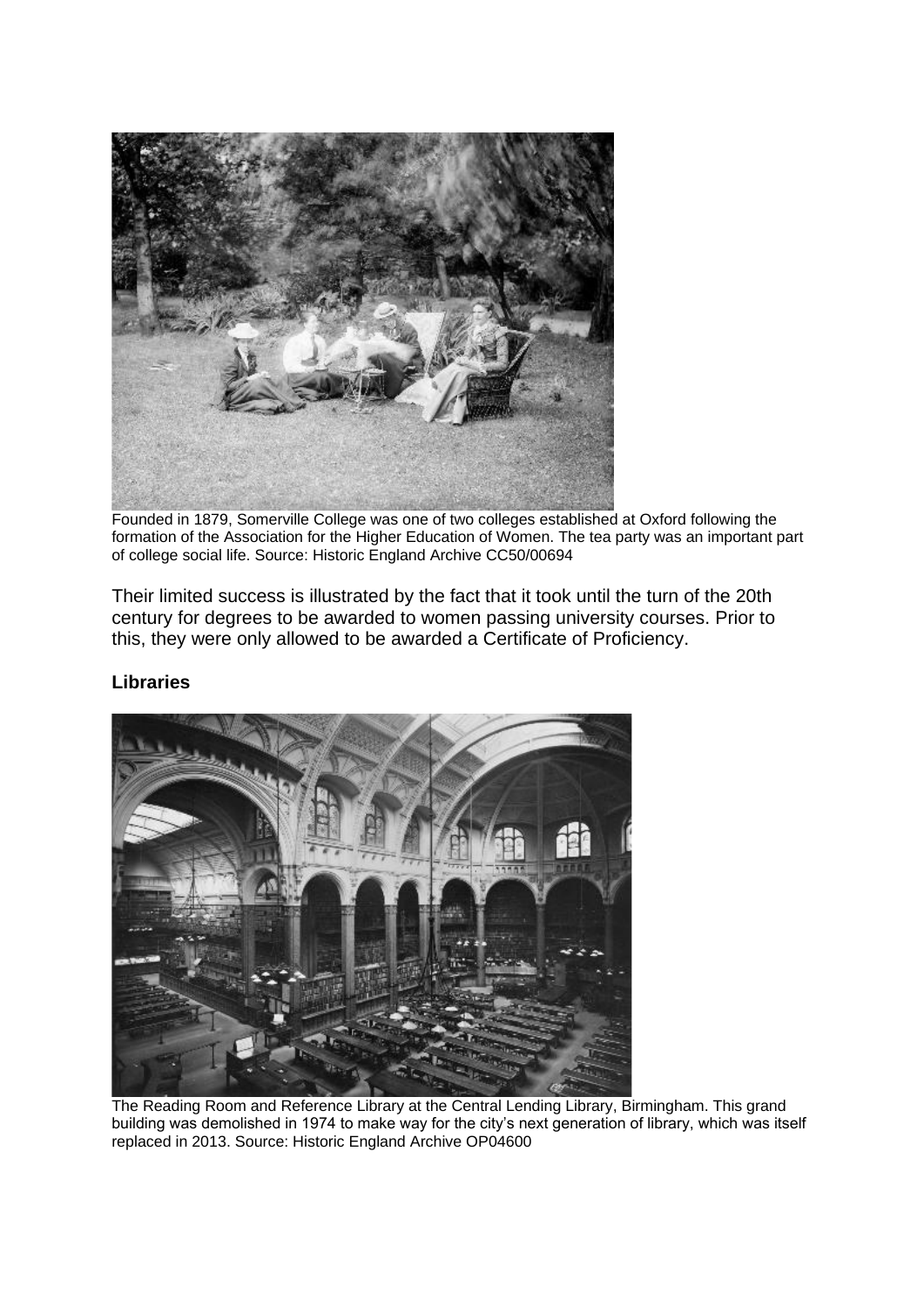By the start of the 20th century, the movement towards education for all had gathered pace with libraries becoming a central feature of many towns. Often these buildings were visually arresting and designed to inspire those who entered them.



The inscription beneath the pediment on the former Pillgwenlly Library, Newport, South Wales, inspired the opening line 'Libraries gave us power', in the Manic Street Preachers' 1996 hit 'A Design for Life'. Image: cc-by-sa/2.0 © Robin Drayton – geography.org.uk/p/5303002

This inspiration extended to the wording placed on and in the libraries. Those funded by the philanthropist Andrew Carnegie at Pillgwenlly in South Wales and Hyndburn in Lancashire, feature the phrase 'Knowledge is Power'. The building at Hyndburn displays it on a stained glass window whilst at Pillgwenlly it appears proudly beneath the pediment. The latter has provided inspiration for many locals, including a group of musicians who brought a version of the phrase to wider attention in the opening line of one of their best-loved songs.

[Embed YouTube video<https://www.youtube.com/watch?v=TfEoVxy7VDQ> here]

# **Universities**

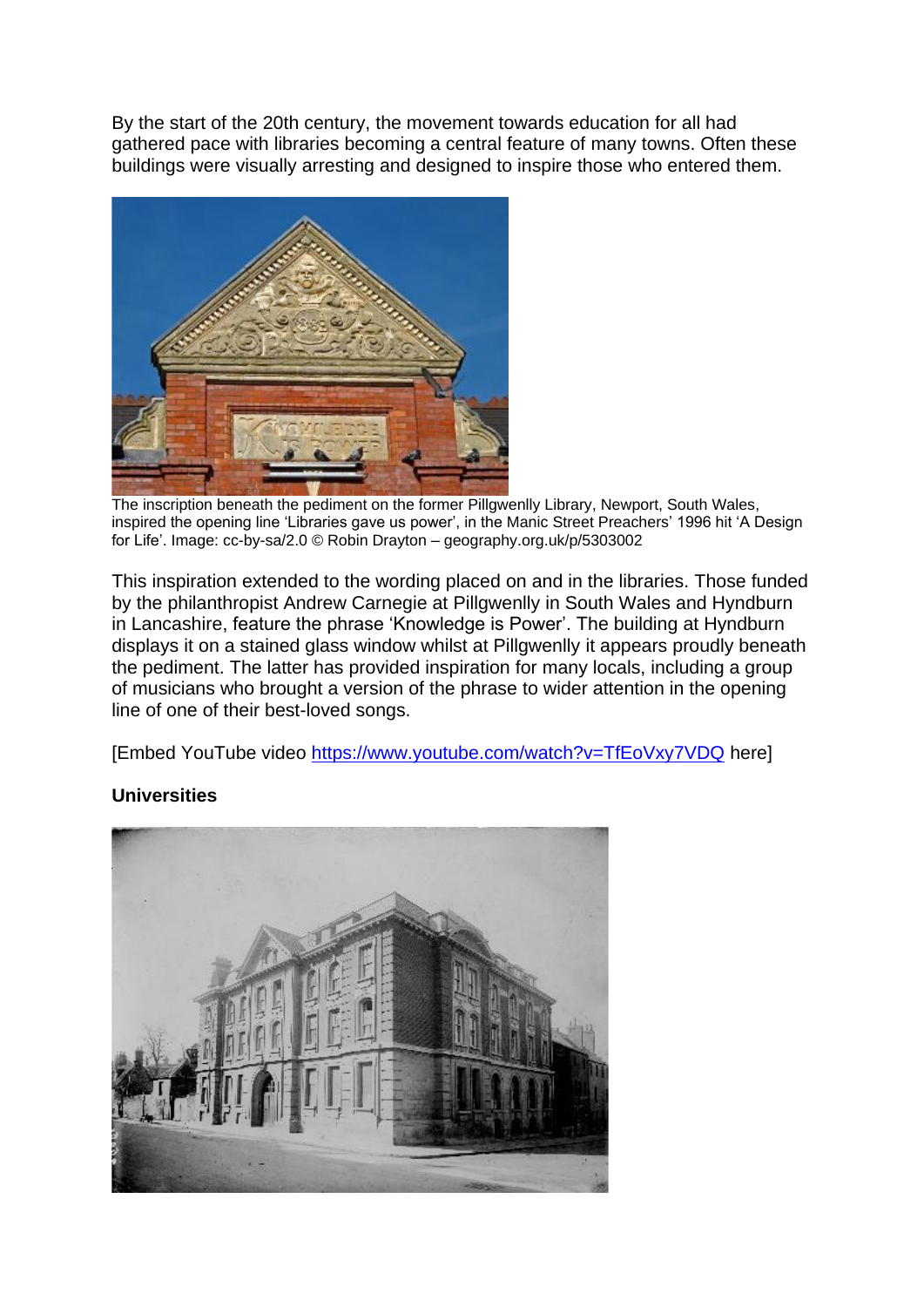Founded in 1899, Ruskin College in Oxford aimed to provide university standard education for working class people. Source: Historic England Archive HT12612

The call for 'education for all' in the Higher Education sector gathered momentum in the late 19th century with the foundation of Ruskin College. This was an institution explicitly dedicated to the education of working-class males. Its founders strived to ensure that the people they believed would one-day rule the country were given the skills needed to do so.

Whilst the idea of equipping the working class with the ability to lead proved hugely controversial, the establishment of The Open University in 1969 was a far more sedate affair. The purpose of the new university was to widen access and by a series of innovative approaches, such as the extensive use of radio and television as part of the pedagogy, it opened the door to university to many who had been excluded beforehand.



Initially based at Alexandra Palace in London, The Open University relocated to a campus at Walton Hall in Buckinghamshire. Its ambition was to provide the power of learning to anyone, anywhere © Dr W. A. Cooper. Source: Historic England Archive IOE01/01072/05

Despite the expansion of education outlined here, the demand for 'education for all' remains an active one. The tensions that still exist, can be summed up by a speech given by the then Prime Minister, James Callaghan, at Ruskin College on [18 October](http://www.educationengland.org.uk/documents/speeches/1976ruskin.html)  [1976](http://www.educationengland.org.uk/documents/speeches/1976ruskin.html) that proclaimed the twin goals of education should always be 'to equip children to the best of their ability for a lively, constructive, place in society, and also to fit them to do a job of work.'

These twin aims are at the heart of the discussion regarding the purpose of education. The latter suggests that everyone is being prepared for an assigned place in society, whilst the former harks back to the words of one of the founders of Ruskin College, Walter Vrooman, who stated that 'knowledge must be used to emancipate humanity' – something that Shukie, and others who view 'education for all' as a key aim, would surely approve of.